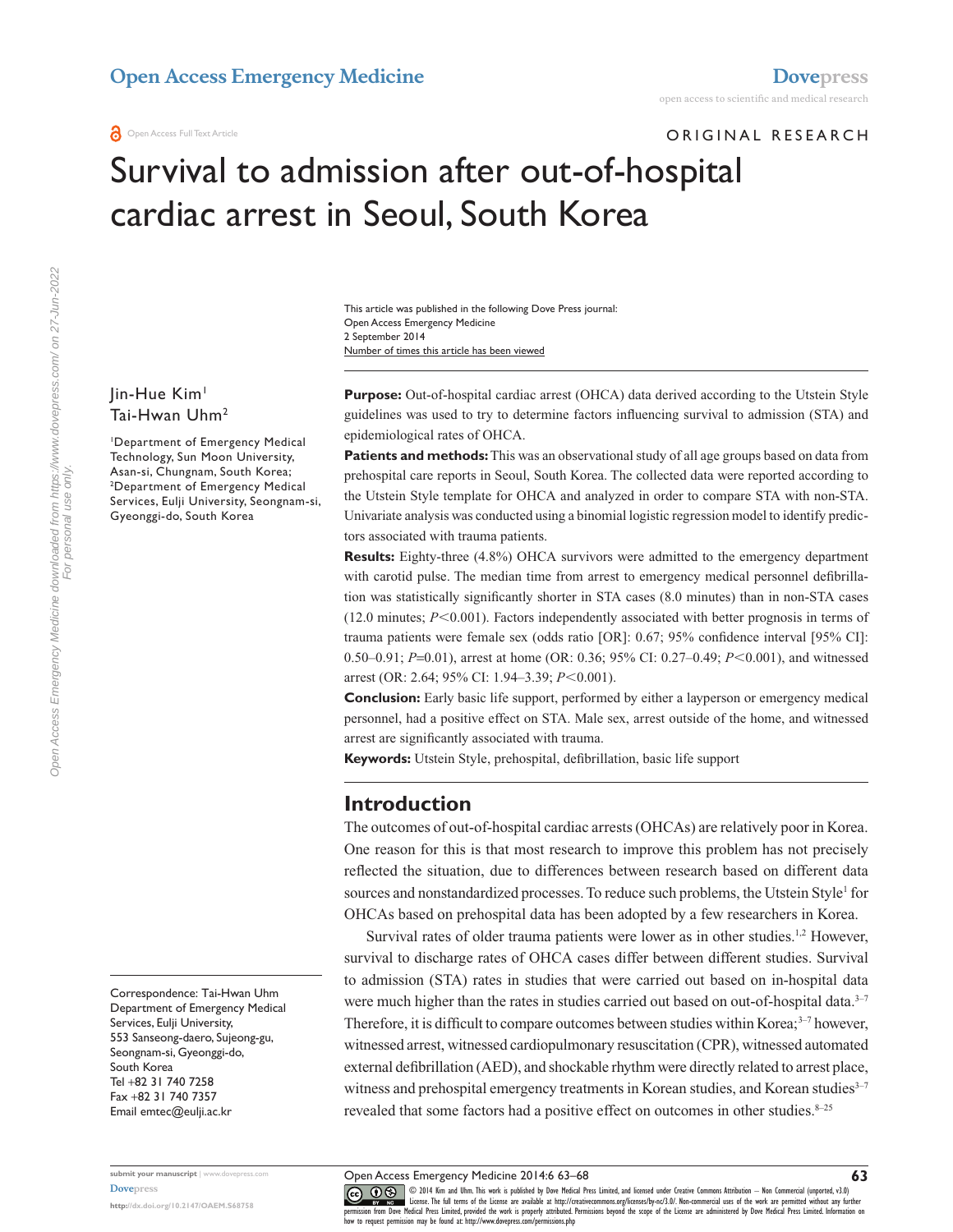The purpose of this study was to determine the factors influencing STA and OHCA rates according to the Utstein Style based on prehospital data. We hypothesized that early emergency treatment positively affects STA.

## **Materials and methods**

This was an observational retrospective study based on data for all age groups in Seoul, South Korea from PCRs (prehospital care reports) and reports for cardiac arrest patients recorded by emergency medical technicians and reflecting the Utstein Style. For quality management, the 1,716 cases recorded on the PCRs and the reports for cardiac arrest patients according to the Utstein Style guidelines in Seoul from January 1 to May 31, 2013 were filed and input into a database. The data were collected according to the Utstein Style guidelines to improve quality of prehospital emergency care in Seoul Metropolitan Fire and Disaster Headquarters and the data were selected for this study by the Institute of Emergency Medical Services, Eulji University (Seongnam-si, South Korea).

In order to maintain confidentiality, the following were excluded from the report: 119 fire emergency centers; callers' names, phone numbers, and social security numbers; and guardians' names and addresses. The collected data were recorded and analyzed according to the Utstein Style template for reporting data on OHCA. Cardiac arrest was confirmed by emergency medical service (EMS) personnel in the case of carotid pulse absence, unresponsiveness, and apnea. Cardiogenic cardiac arrest was defined as the cessation of cardiac mechanical activity due to heart disease or presumed not to be of non-cardiac etiology, such as in cases of drug overdose, suicide, drowning, hypoxia, trauma, etc, by EMS personnel based on definitions in the Utstein Style. Bystander CPR was defined as chest compression provided by someone who is a layperson. STA was defined as a patient being transferred to the emergency department with carotid pulse and then admitted to hospital. Return of spontaneous circulation (ROSC) was prehospital return of any spontaneous palpable pulse.

The population of patients experiencing OHCA was characterized using the Utstein Style template. Continuous variables such as age and time intervals were compared via mean and standard deviation or median and interquartile range. Categorical variables including sex and site of arrest were expressed as percentages. In order to compare STA cases admitted to hospital with carotid pulse and non-STA, frequencies were compared using chi-square test, and continuous variables such as age and time intervals were compared by Student's *t*-test at a significance level of *P*=0.05. Univariate analysis was conducted using a binomial logistic regression model to identify predictors associated with trauma. Odds ratios (ORs) and 95% confidence intervals (CIs) were calculated. The model calibration was evaluated by Hosmer–Lemeshow goodness-of-fit test. Statistical analysis was performed using SPSS for Windows (v 18.0; IBM Inc., New York, USA).

#### **Results**

The number of cardiac arrests and the rates according to the Utstein Style template are shown in Table 1. The Seoul EMS is likely to respond to about 4,118 OHCAs in a year, which was estimated from the collected 1,716 OHCAs between January 1 and May 31, 2013. The number of OHCAs for 12 months was calculated as 4,118 from 1,716 OHCAs over 5 months. Fifty-three cardiac arrests were donot-resuscitate cases, such as decomposition, rigor mortis, dependent lividity. A total of 1,663 patients (96.9%) received resuscitation, including opening airway, giving oxygen, and chest compression by EMS personnel. Of the confirmed 1,663 cases, 341 cases (20.6%) were of cardiac etiology, while the other cases had non-cardiac etiology including 295 trauma cases (17.2%). 297 cases (17.3%) were initial shockable rhythms (235 with ventricular fibrillation and 62 with ventricular tachycardia [VT]), while 1,419 cases were initial non-shockable rhythms (190 cases with asystole and 1,229 cases with the other rhythms according to the Utstein Style template). Three hundred and twenty three cases (18.8%) were defibrillated (32 cases treated by laypersons and 291 cases treated by EMS personnel). There were 156 bystander CPR cases (9.1%) and 83 STAs (4.8%).

**Table 1** OHCA rates according to the Utstein Style template

| <b>Template</b>               | N     | Rate $(\%)$                   |
|-------------------------------|-------|-------------------------------|
| <b>OHCA</b>                   | 1,716 |                               |
| Resuscitation not attempted   | 53    |                               |
| Cardiac etiology              | 34 I  | 20.6 (cardiac etiology rate)  |
| Trauma                        | 295   | 17.2 (trauma incidence rate)  |
| Arrests witnessed (layperson) | 783   | 45.6 (witnessed arrests rate) |
| Arrests witnessed (EMS)       | 140   | 8.2 (witnessed arrests rate)  |
| Arrests not witnessed         | 793   |                               |
| <b>Initial VF</b>             | 235   | 17.3 ( $VF + VT$ rate)        |
| Initial VT                    | 62    |                               |
| Initial asystole              | 190   |                               |
| Other initial rhythms         | 1,229 |                               |
| Bystander CPR                 | 156   | 9.1 (bystander CPR rate)      |
| Defibrillation (layperson)    | 32    | 1.9 (defibrillation rate)     |
| Defibrillation (EMS)          | 291   | 17.0 (defibrillation rate)    |
| <b>STA</b>                    | 83    | 4.8 (STA rate)                |

**Abbreviations:** CPR, cardiopulmonary resuscitation; EMS, emergency medical services; OHCA, out-of-hospital cardiac arrest; STA, survival to admission; VF, ventricular fibrillation; VT, ventricular tachycardia.

**64**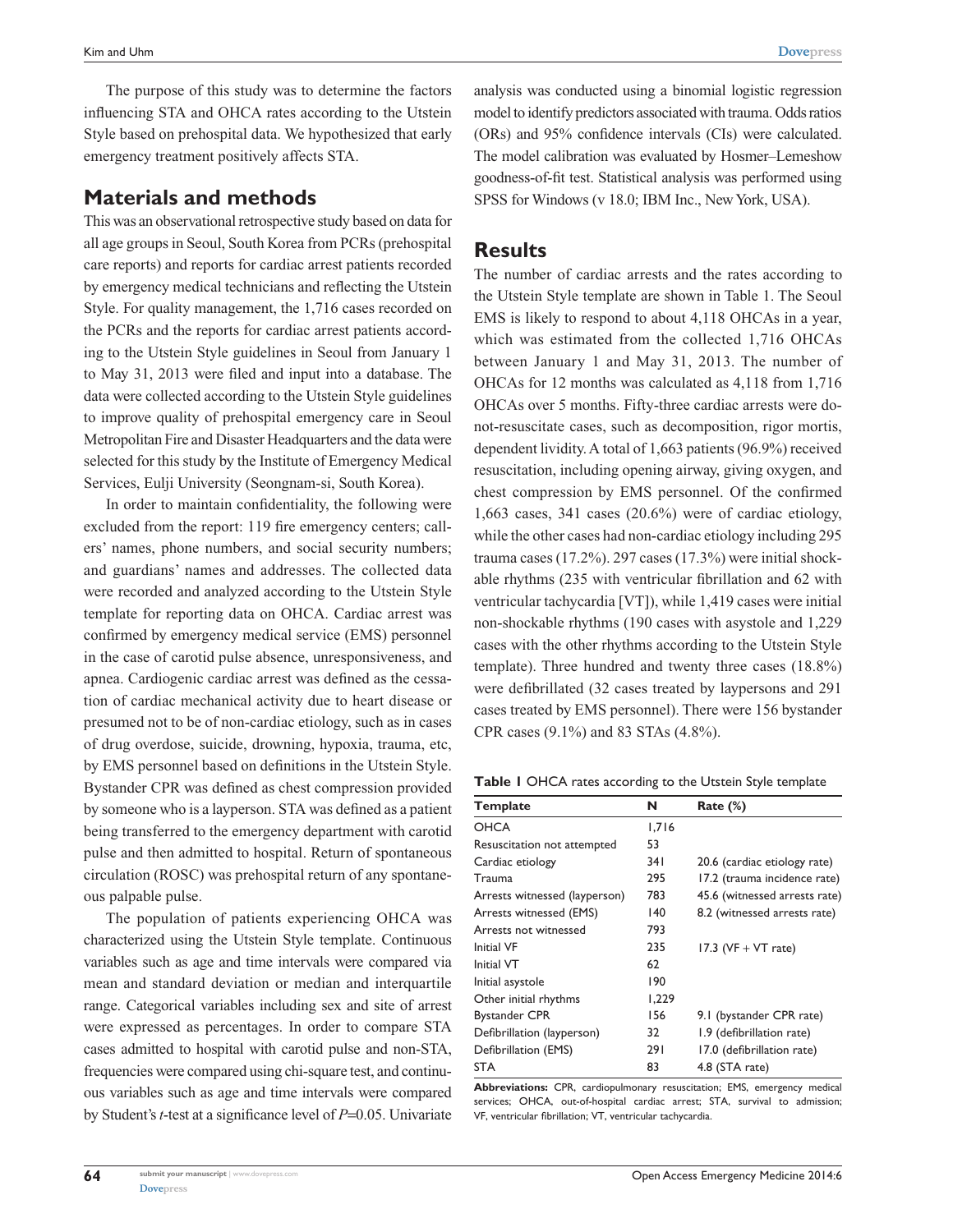**Table 2** Characteristics of out-of-hospital cardiac arrests transported to hospital by EMS

| <b>Characteristics</b>                                                    | N(%)            |  |
|---------------------------------------------------------------------------|-----------------|--|
| Mean age (years $\pm$ SD)                                                 | $57.6 \pm 21.1$ |  |
| Sex                                                                       |                 |  |
| Male                                                                      | 1,061(61.8)     |  |
| Female                                                                    | 655 (38.2)      |  |
| Site of arrest                                                            |                 |  |
| Home                                                                      | 1,085(63.2)     |  |
| Residential area                                                          | 96(5.6)         |  |
| Road                                                                      | 92(5.4)         |  |
| Local hospital                                                            | 40(2.3)         |  |
| River, sea, mountain                                                      | 27(1.6)         |  |
| Hotel                                                                     | 22(1.3)         |  |
| Office                                                                    | 22(1.3)         |  |
| Construction site                                                         | 15(0.9)         |  |
| School                                                                    | 10(0.6)         |  |
| Other                                                                     | 307 (17.9)      |  |
| Minutes from arrest to bystander CPR (median $\pm$ IQR)                   | $3.0 + 2.0$     |  |
| Minutes from arrest to EMS personnel CPR (median $\pm$ IQR)               | $8.0 + 5.0$     |  |
| Minutes from arrest to EMS personnel defibrillation<br>(median $\pm$ IQR) | $11.0 \pm 7.0$  |  |

**Note:** Data are presented as N (%) unless otherwise specified.

**Abbreviations:** CPR, cardiopulmonary resuscitation; EMS, emergency medical services; IQR, interquartile range; SD, standard deviation.

The number of patients transported to hospital by EMS personnel is reported in Table 2. The mean age of the patients was 57.6 years. There were more arrests among males (61.8%) than females in the prehospital setting, and 1,085 (63.2%) arrests occurred at home. The median time intervals were 3.0 minutes from arrest to bystander CPR; 8.0 minutes from arrest to EMS personnel CPR; and 11.0 minutes from arrest to EMS personnel defibrillation.

Univariate analysis of STA is presented in Table 3. The proportion of STA among the group of arrest at home was lower (3.9%; *P*=0.01) compared with that of outside of home (7.1%). The proportion of STA among the group of witnessed arrest was higher  $(8.6\%; P<0.001)$  compared with that of unwitnessed arrest. The proportion of STA among the group of layperson CPR was higher (8.2%;  $P$ <0.001) compared with that of non-layperson CPR. The proportion of STA among the group of layperson AED was higher  $(25.0\%; P<0.001)$ compared with that of non-layperson AED. The proportion of STA among the group of EMS personnel defibrillation was higher  $(13.2\%; P<0.001)$  compared with that of non-EMS personnel defibrillation. The proportion of STA among the group of trauma was lower  $(1.7\%; P<0.01)$  compared with that of non-trauma (5.8%). The median time from arrest to EMS personnel CPR was statistically significant. It was shorter in STA cases (7.0 minutes) than in non-STA cases

| ${\sf Table~3}$ Univariate analysis of STA predicted by variables |  |  |  |
|-------------------------------------------------------------------|--|--|--|
|-------------------------------------------------------------------|--|--|--|

| <b>Predictive variable</b>           | <b>STA</b>         | P-value |
|--------------------------------------|--------------------|---------|
| Mean age (years $\pm$ SD)            | Yes: 54.6±21.0     | 0.23    |
|                                      | No: 57.8±21.0      |         |
| Sex                                  |                    |         |
| Male                                 | 53/1,008 (5.3)     | 0.70    |
| Female                               | 30/625 (4.8)       |         |
| Arrest at home                       |                    |         |
| Yes                                  | 41/1,044 (3.9)     | 0.01    |
| <b>No</b>                            | 42/589 (7.1)       |         |
| Witnessed arrest                     |                    |         |
| Yes                                  | 67/716 (8.6)       | < 0.001 |
| <b>No</b>                            | 13/762(1.7)        |         |
| Layperson CPR                        |                    |         |
| Yes                                  | 65/713(8.2)        | < 0.001 |
| No                                   | $17/865$ (1.9)     |         |
| Layperson AED                        |                    |         |
| Yes                                  | 8/24 (25.0)        | < 0.001 |
| <b>No</b>                            | 74/1,593 (4.4)     |         |
| <b>EMS</b> defibrillation            |                    |         |
| Yes                                  | 59/388 (13.2)      | < 0.001 |
| <b>No</b>                            | 24/1,245 (1.9)     |         |
| Trauma                               |                    |         |
| Yes                                  | 5/290(1.7)         | 0.01    |
| <b>No</b>                            | 78/1,343 (5.8)     |         |
| Minutes from arrest to bystander CPR | Yes: $2.0 + 2.0$   | 0.06    |
| (median $\pm$ IQR)                   | No: $4.0 + 2.0$    |         |
| Minutes from arrest to EMS personnel | Yes: $7.0 + 5.0$   | < 0.001 |
| CPR (median $\pm$ IQR)               | No: 9.0±5.0        |         |
| Minutes from arrest to EMS personnel | Yes: $8.0 \pm 6.0$ | < 0.001 |
| defibrillation (median $\pm$ IQR)    | No: 12.0±8.0       |         |

**Note:** Data are presented as n/N (%) unless otherwise specified.

**Abbreviations:** AED, automated external defibrillation; CPR, cardiopulmonary resuscitation; EMS, emergency medical services; IQR, interquartile range; SD, standard deviation; STA, survival to admission; n/N, number/total number.

 $(9.0 \text{ minutes}; P<0.001)$ . The median time from arrest to EMS personnel defibrillation was statistically significant. It was shorter in STA cases (8.0 minutes) than in non-STA cases  $(12.0 \text{ minutes}; P \leq 0.001).$ 

Logistic regression of trauma predicted by variables in 295 trauma cases is summarized in Table 4. There were significant independent predictors, such as female

| Table 4 Logistic regression of trauma predicted by variables |  |  |
|--------------------------------------------------------------|--|--|
|--------------------------------------------------------------|--|--|

| <b>Predictive variable</b> | Odds ratio | 95% confidence | P-value |
|----------------------------|------------|----------------|---------|
|                            |            | interval       |         |
| Age                        | 1.00       | $0.99 - 1.01$  | 0.79    |
| Sex (female)               | 0.67       | $0.50 - 0.91$  | 0.01    |
| Site of arrest (home)      | 0.36       | $0.27 - 0.49$  | < 0.001 |
| Witness                    | 2.64       | $1.94 - 3.39$  | < 0.001 |
| <b>Bystander CPR</b>       | 1.12       | $0.82 - 1.51$  | 0.48    |
| Defibrillation             | 1.57       | $1.09 - 2.27$  | 0.02    |
| Non-STA                    | 1.88       | $0.72 - 4.92$  | 0.20    |

**Note:** Hosmer–Lemeshow goodness-of-fit test with chi-square =5.20, *P*=0.740. **Abbreviations:** CPR, cardiopulmonary resuscitation; STA, survival to admission.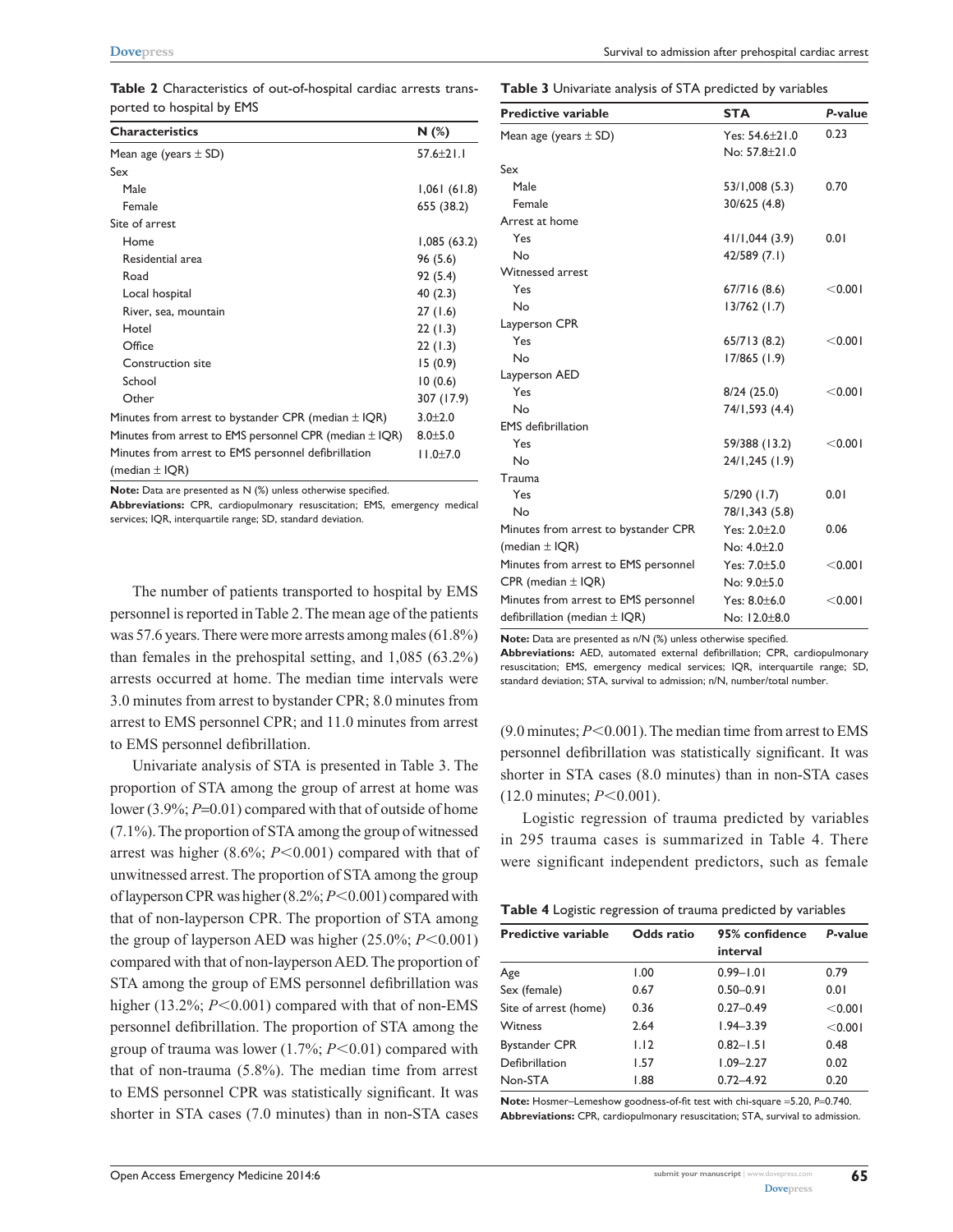sex (OR: 0.67; 95% CI: 0.50–0.91; *P*=0.01), arrest at home (OR: 0.36; 95% CI: 0.27–0.49; *P*<0.001), witnessed arrest (OR: 2.64; 95% CI: 1.94–3.39; *P*<0.001), and defibrillation by EMS personnel (OR: 1.57; 95% CI: 1.09–2.27; *P*=0.02). Hosmer–Lemeshow goodness-of-fit test with chisquare =5.20, *P*=0.740 was used for the model calibration.

# **Discussion**

Survival rates to discharge (0.7% in case of trauma; 13.3% in case of infant; 6.5% in case of pediatric; 6.3% and 6.7% in case of adult; and  $3.6\%$  in case of geriatric) in Korea<sup>1,2,5-7</sup> were similar to the trends in other countries' studies (Table 5).8,10,11,15–25 However, the 4.8% rate of STAs in this study was far lower than the STA rates of 23.3%–46.0% based on data drawn from the hospital care reports. We assumed the 4.8% STA rate via the prehospital data collected to be a more accurate result for OHCA, hospital records have data of only patients who came to the emergency centers, whereas our data were systematically collected from the Seoul Metropolitan Fire and Disaster Headquarters taking charge of prehospital EMS in Seoul.

The 4.8% STA rate is compared with the 7.6% rate found in a previous study in a similar urban area with a similar patient group, and patient definition.4 Nevertheless, the previous study based on PCR and hospital medical record differs from this study based on only PCR, and the study based on PCRs was well reflected OHCA compared with the other studies on HMR (see Table 5). Therefore, when all the Korean studies were combined, the prehospital STA rate of

**Table 5** Survival to admission and survival to discharge in out-ofhospital cardiac arrest studies in Korea

| Area                  | Group        | N     | Survival to<br>admission<br>$(\%)$ | Survival to<br>discharge<br>$(\%)$ | Data<br>source |
|-----------------------|--------------|-------|------------------------------------|------------------------------------|----------------|
| $Urban +$<br>suburbs* | Whole        | 1.341 | 7.6                                | NA.                                | <b>PCR</b>     |
| Urban <sup>4</sup>    | Whole        | 5,526 | 7.6                                | 4.5                                | $PCR + HMR$    |
| $U$ rhan <sup>5</sup> | <b>Adult</b> | 176   | 23.3                               | 6.3                                | <b>HMR</b>     |
| Urban <sup>6</sup>    | Adult        | 449   | 41.2                               | 6.7                                | <b>HMR</b>     |
| Urban <sup>2</sup>    | Geriatric    | 804   | 46.0                               | 3.6                                | <b>HMR</b>     |
| Urban <sup>3</sup>    | Pediatric    | 62    | 32.3                               | 6.5                                | <b>HMR</b>     |
| Urban <sup>7</sup>    | Infant       | 45    | 33.3                               | 13.3                               | <b>HMR</b>     |
| Urban <sup>1</sup>    | Trauma       | 409   | 35.2                               | 0.7                                | <b>HMR</b>     |

Notes: \*Outcomes of out-of-hospital cardiac arrest in Gyeonggi, Korea. <sup>1</sup>All pulseless patients with trauma for whom cardiopulmonary resuscitation was initiated. <sup>2</sup> Geriatric who came to the emergency centers with non-traumatic out-ofhospital cardiac arrest. <sup>3</sup>Pediatric who came to two tertiary hospitals were evaluated.<br><sup>4</sup>Hospital based cardiocerebrovascular disease monitoring <sup>5</sup>Clinical analysis of Hospital based cardiocerebrovascular disease monitoring. <sup>5</sup>Clinical analysis of prehospital cardiac arrest patients. <sup>6</sup>Clinical analysis of out-of-hospital cardiac arrest patients. <sup>7</sup>Infant who arrived arrest at the emergency center of three hospitals. **Abbreviations:** HMR, hospital medical record; PCR, prehospital care report; NA, not available.

all patient groups in urban areas could be considered to be approximately 5% in Korea.

Because cardiac etiology data were assessed by EMS personnel assessment based on non-postmortem cases, 20.6% of the data was probably underestimated. The 17.3% initial shockable rhythm was lower than the 19% in Australia; 26% in Italy; 32% in New York city, USA; and 38% in Amsterdam, the Netherlands, and this seemed to be caused by delayed emergency care.<sup>8,19,22,24</sup> The American Heart Association have stated the chain of survival concept including early defibrillation for improving STA from sudden cardiac arrest. Early defibrillation remains crucial in VT and pulseless VT. To increase the chances of defibrillation delivery in sports facilities, train stations, and airports, and on trains, airplanes, passenger ships, etc, strategies of public-access defibrillation have been implemented since 2011 in Korea in attempts to reduce the time between patient arrest and defibrillation. However, the number of layperson defibrillations in this study (32 [1.9%]) is still too low. Thus, more sophisticated strategies in terms of AED device placement and public education are required.

Arrest at home, witnessed arrest, layperson CPR and defibrillation, EMS personnel defibrillation, and short time to CPR and defibrillation all positively affected STA. Though layperson CPR and AED were verified to be contributing factors to STA, there was no statistically significant difference in the time to CPR between STA and non-STA; these results suggest that early CPR might not be a positive effect on STA, but high-quality CPR could have a positive effect on STA. It needs to be stressed to educate laypeople regarding effective chest compression techniques ("push hard and fast") given the current situation in Korea.

Median interval times, such as from arrest to EMS personnel CPR (7–9 minutes) and defibrillation (8–12 minutes), were also statistically significant. It was similar to survival discharge when definitive care within 8 minutes was delivered, whereas it was different to when CPR within 4 minutes was started in King County, WA, USA.15 In Asian studies, the call-to-shock times ranged from 9 to 11.7 minutes; this exceeded the arrest-to-shock time of 8 minutes. $16-18$  In the present study, collapse-to-shock times of 8 minutes in STA cases and 12 minutes in non-STA cases were recorded by EMS personnel. In a metaanalysis, survival rates were constant when defibrillation time was less than 6 minutes.<sup>26</sup> To improve the bystander CPR and AED rates should invigorate pre-arrival instructions by emergency medical dispatcher. This is supported by the findings of a previous study, in which the highest

**66**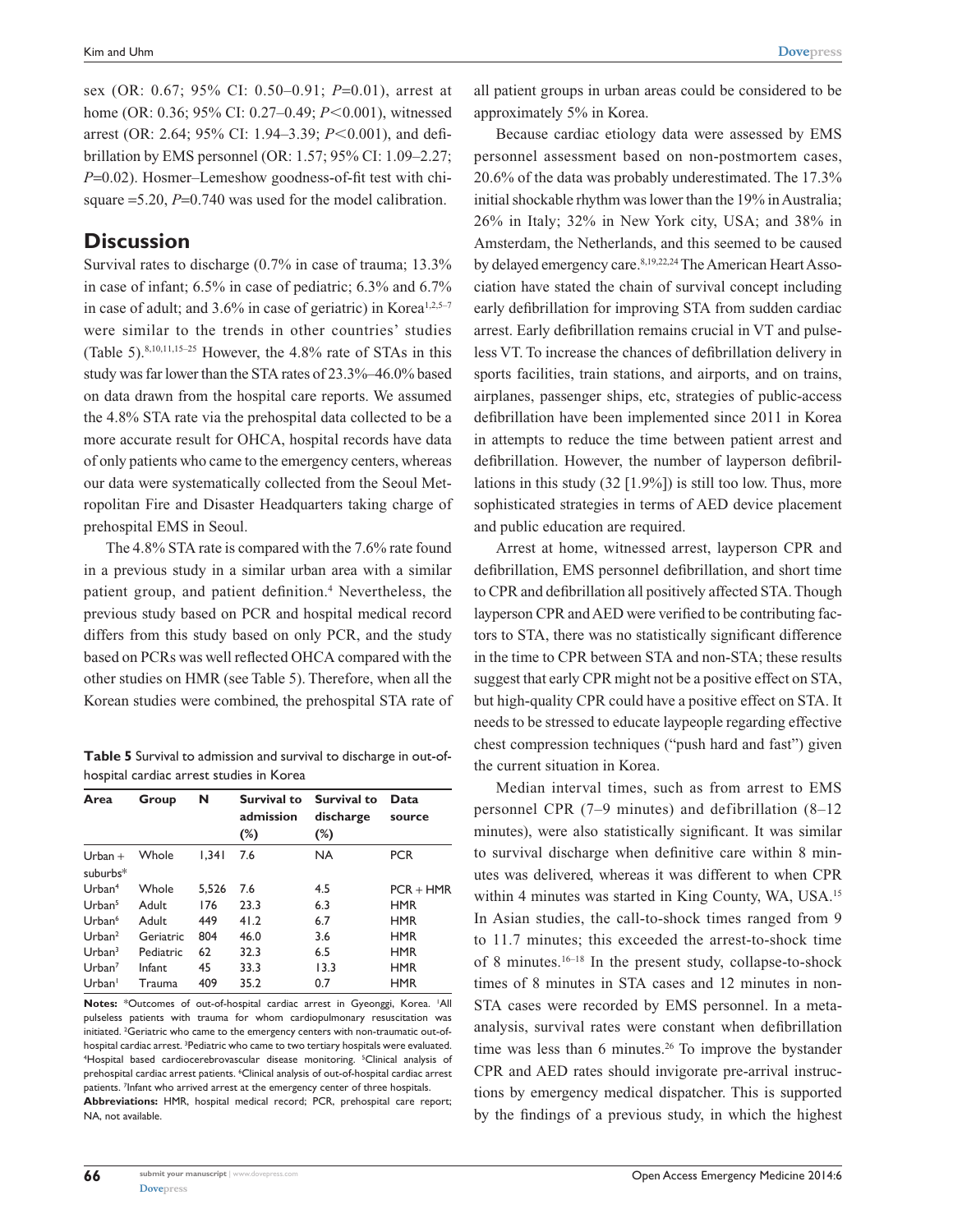probability of survival was achieved when CPR was started by a bystander.<sup>22</sup>

We demonstrated that female sex (OR: 0.67), arrest at home (OR: 0.36), witnessed arrest (OR: 2.64), and EMS personnel defibrillation (OR: 1.57) were significant predictors of trauma in this study. These findings suggest that more males suffered serious wounds in accidents in public places such as roads, construction sites, and the work place. As a result, there were more witnesses of patient arrests.

However, bystander CPR to trauma had no statistically significant predictor, whereas EMS defibrillation had a statistically significant predictor. We speculated that laypersons hesitated to perform CPR due to dangers in the accident scene and bleeding of the patient; however, witnesses could recognize OHCA and called for EMS more quickly, and this had EMS personnel deliver more defibrillation for shockable rhythm.

# **Conclusion**

Our study shows that the 4.8% STA rate derived from the prehospital data according to the Utstein Style guidelines is far lower than STA rates that were derived from hospital medical records selectively collected in OHCA cases. The overall rate of STA in this study is much lower than those in other developed nations. This is due to low rates of bystander CPR and defibrillation. Arrest site, witnessed arrest, layperson CPR, layperson defibrillation, EMS personnel defibrillation, and time to CPR, are significantly associated with STA. Male sex, arrest outside of the home, and witnessed arrest are significantly associated with trauma. Rates of survival to discharge and to 1 year were not assessed in this study, although these in-hospital outcomes will be necessary to inform EMS systems on effective strategies for improving survival rates following cardiac arrest.

# **Acknowledgment**

This work was supported by the Sun Moon University Research Grant of 2012.

# **Author contributions**

Both authors of this study made substantial contributions to the conception and design of the study, including analysis and interpretation of data; drafting the article and revising it critically for important intellectual content; and final approval of the version to be submitted. All contributors who do not meet the criteria for authorship as defined above are not listed.

## **Disclosure**

The authors report no conflicts of interest in this work.

# **References**

- 1. Kim YK, Lee KH, Lee SY, et al. [Resuscitation outcomes and clinical characteristics based on the initial ECG rhythm in prehospital traumatic cardiac arrest patients.] *Journal of the Korean Society of Emergency Medicine*. 2005;16:467–473. Korean.
- 2. Kim H, Kim SH, Oh SB, et al. [Resuscitation outcomes and clinical characteristics of non-traumatic out-of-hospital geriatric cardiac arrest.] *Journal of the Korean Society of Emergency Medicine*. 2004;15:434–439. Korean.
- 3. Yun SH, Lee KM, Kim JH, et al. [Outcome of pediatric out-of-hospital cardiac arrest] *Journal of the Korean Society of Emergency Medicine*. 2007;18:202–210. Korean.
- 4. Working Group of Emergency Physicians. *2007 Report on Hospital Based Cardiocerebrovascular Disease Registering and Monitoring System Construction*. Seoul: Ministry of Health and Welfare; 2008. Korean.
- 5. Kim SJ, Cho SJ, Lee SL, Ryu SY, Kim HY, Kim SJ. [Impact of the level on the resuscitation prehospital cardiac arrest patients.] *Journal of the Korean Society of Emergency Medicine*. 2005;16:99–103. Korean.
- 6. Kim SE, Eo EK, Cheon YJ, Jung KY, Park HS. [Outcome in a tertiary emergency department for cardiopulmonary resuscitation for out-ofhospital cardiac arrest.] *Journal of the Korean Society of Emergency Medicine*. 2005;16:495–504. Korean.
- 7. Yun YY, Kim HJ, Han SC, et al. [Clinical analysis of CPR in infants with out-of-hospital cardiopulmonary arrest.] *Journal of the Korean Society of Emergency Medicine*. 2004;15:567–574. Korean.
- 8. Finn JC, Jacobs IG, Holman C.D'AJ, Oxer HF. Outcomes of out-ofhospital cardiac arrest patients in Perth, Western Australia, 1996–1999. *Resuscitation*. 2001;51:247–255.
- 9. Kämäräinen A, Virkkunen I, Yli-Hankala A, Silfvast T. Presumed futility in paramedic-treated out-of-hospital cardiac arrest: an Utstein style analysis in Tampere, Finland. *Resuscitation*. 2007;75:235–243.
- 10. Sirbaugh PE, Pepe PE, Shook JE, et al. A prospective, population-based study of the demographics, epidemiology, management, and outcome of out-of-hospital pediatric cardiopulmonary arrest. *Annals of Emergency Medicine*. 1999;33:174–184.
- 11. Stiell IG, Wells GA, DeMaio VJ, et al. Modifiable factors associated with improved cardiac arrest survival in a multicenter basic life support/defibrillation system: OPALS study phase I results. *Annals of Emergency Medicine*. 1999;33:44–50.
- 12. Olasveengen TM, Samdal M, Steen PA, Wik L, Sunde K. Progressing from initial non-shockable rhythms to a shockable rhythm is associated with improved outcome after out-of-hospital cardiac arrest. *Resuscitation*. 2009;80:24–29.
- 13. Cudnik MT, Schmicker RH, Vaillancourt C, et al; ROC Investigators. A geospatial assessment of transport distance and survival to discharge in out of hospital cardiac arrest patients: implications for resuscitation centers. *Resuscitation*. 2010;81:518–523.
- 14. Hess EP, Campbell RL, White RD. Epidemiology, trends, and outcome of out-of-hospital cardiac arrest of non-cardiac origin. *Resuscitation*. 2007;72:200–206.
- 15. Eisenberg MS, Cummins RO, Larsen MP. Numerators, denominators, and survival rates: reporting survival from out-of-hospital cardiac arrest. *Resuscitation*. 1991;9:544–546.
- 16. Leung LP, Lo CM, Tong HK. Prehospital resuscitation of out-ofhospital cardiac arrest in Queen Mary Hospital. *Hong Kong Journal of Emergency Medicine*. 2000;7:191–196.
- 17. Fan KL, Leung LP. Prognosis of patients with ventricular fibrillation in out-of-hospital cardiac arrest in Hong Kong: prospective study. *Hong Kong Journal of Emergency Medicine*. 2002;8:318–321.
- 18. Chan TH, Lui CT, Cheung KH, Tang YH, Tsui KL. Outcome predictors of patients in out-of-hospital cardiac arrests with pre-hospital defibrillation in Hong Kong. *Hong Kong Journal of Emergency Medicine*. 2013;20:131–137.